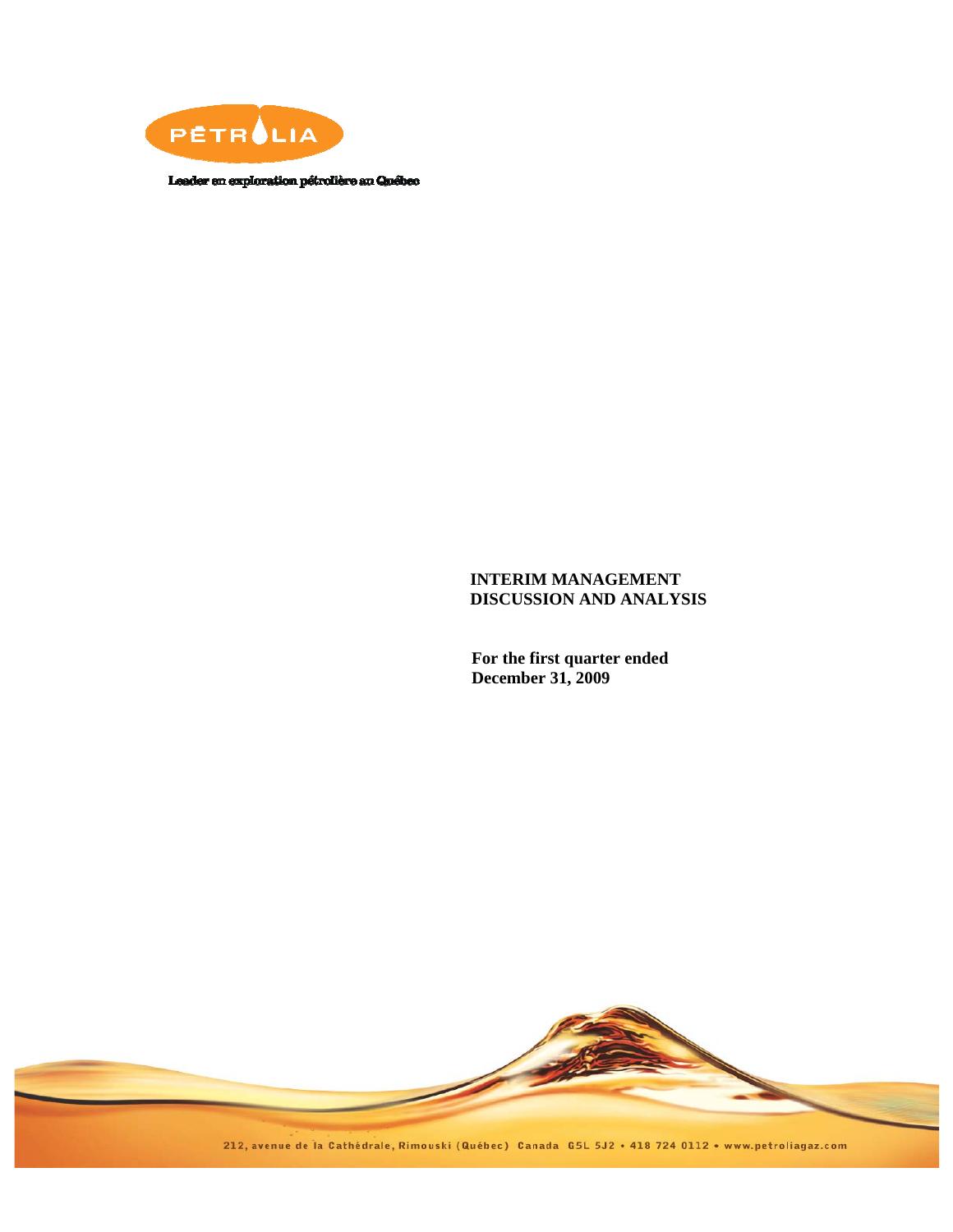#### **INTERIM MANAGEMENT DISCUSSION AND ANALYSIS FOR THE FIRST QUARTER ENDED DECEMBER 31, 2009**

This interim management discussion and analysis is an addition and supplement to the quarterly financial statements and should be read in conjunction with them and in parallel with the audited financial statements for fiscal years ended September 30, 2009 and 2008, and the annual management report when required. It presents the view of Management on current Company activities and financial results, as well as a preview of the activities during the coming months.

# **PÉTROLIA'S INTERESTS**

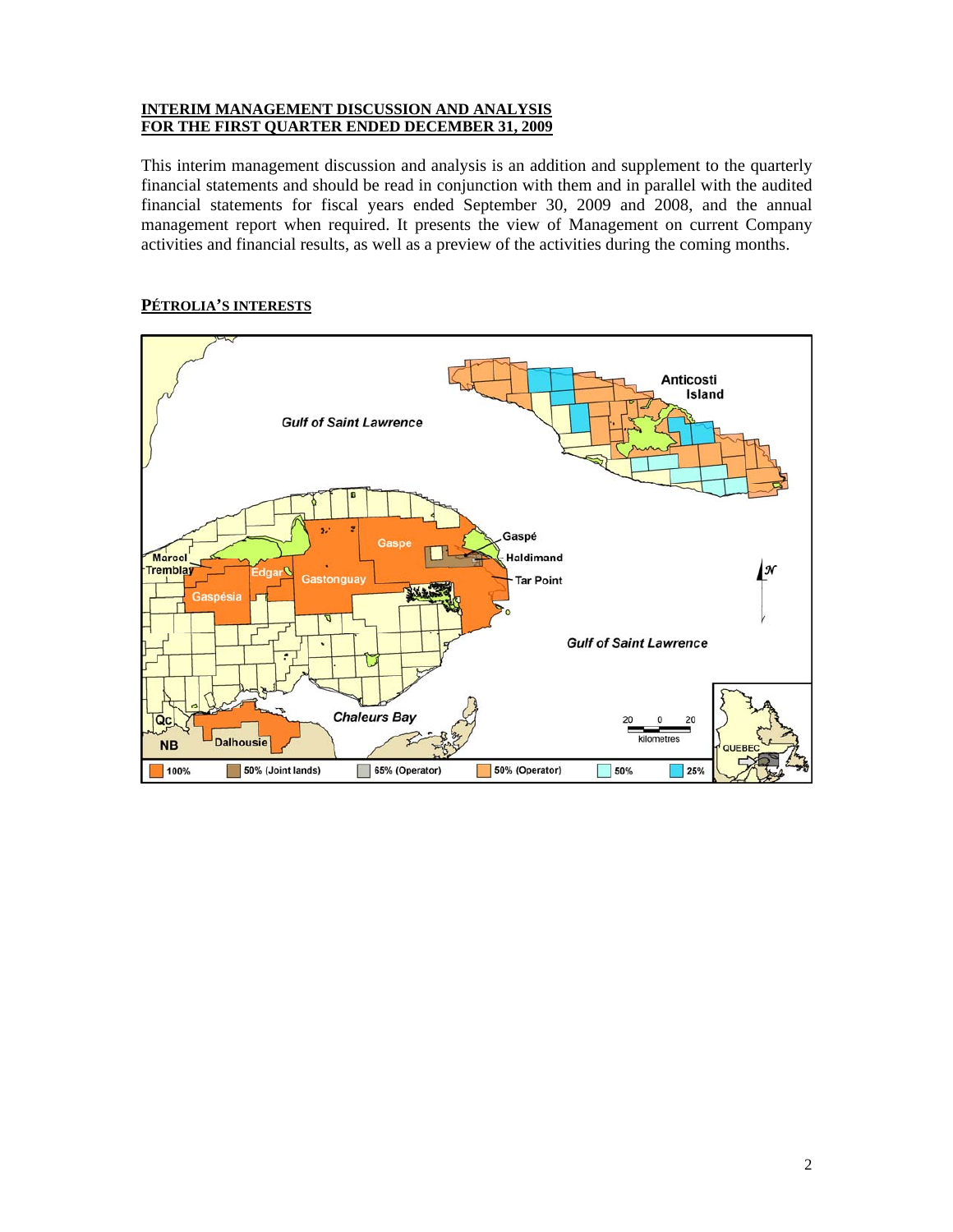# **1.1 DATE**

This management discussion and analysis for the three-month period ended December 31, 2009, is prepared as at February 10, 2010.

### **1.2 NATURE OF ACTIVITIES**

The Company is incorporated under Part 1A of the Quebec Companies Act. The Company has been listed on the TSX Venture Stock Exchange since February 16, 2005. The Company's primary activities are the exploration and development of oil and gas properties. In addition, to achieve its objectives, the Company may enter into various partnership agreements characteristic of the oil and gas industry.

### **1.3 FORWARD-LOOKING STATEMENTS**

This report contains statements which should be considered to be forward-looking statements. These statements relate to future events or to Pétrolia's future economic results and involve risks, uncertainties, and other factors, both known and unknown, that could significantly affect the results, performance, and achievements indicated or implied by Pétrolia's statements. Actual events and results could be very different. Accordingly, a decision to invest in Pétrolia's securities should in no circumstance be based on these forward-looking statements. Pétrolia has neither the intention nor the obligation to update these forward-looking statements.

# **1.4 STRATEGY AND OUTLOOK**

The Company's strategy is primarily aimed at the discovery of oil and gas reserves, and to achieve profitable and secure production from them at the earliest possible date. It achieves its objectives by obtaining rights over promising properties, with the support of experienced partners, and by drilling wells based on technical knowledge and the best engineering practices, while balancing risks against returns.

The Company is still in the exploration stage and currently operates no oil wells. However, during this quarter the Company received \$12,148 in revenue for its production tests, as well as income from interest and project management. Its financing still comes from the issuance of shares of its capital stock. The "Commitments" heading reports the contractual commitments required to keep its exploration licenses in good standing.

During the first quarter, the Company carried out exploration work for \$4,551,415, compared to \$2,668,778 for the corresponding quarter of 2008. For the first quarter it incurred a loss of \$381,236 (\$0.0092 per share) compared to a loss of \$649,671 (\$0.0159 per share) for the same quarter of 2008.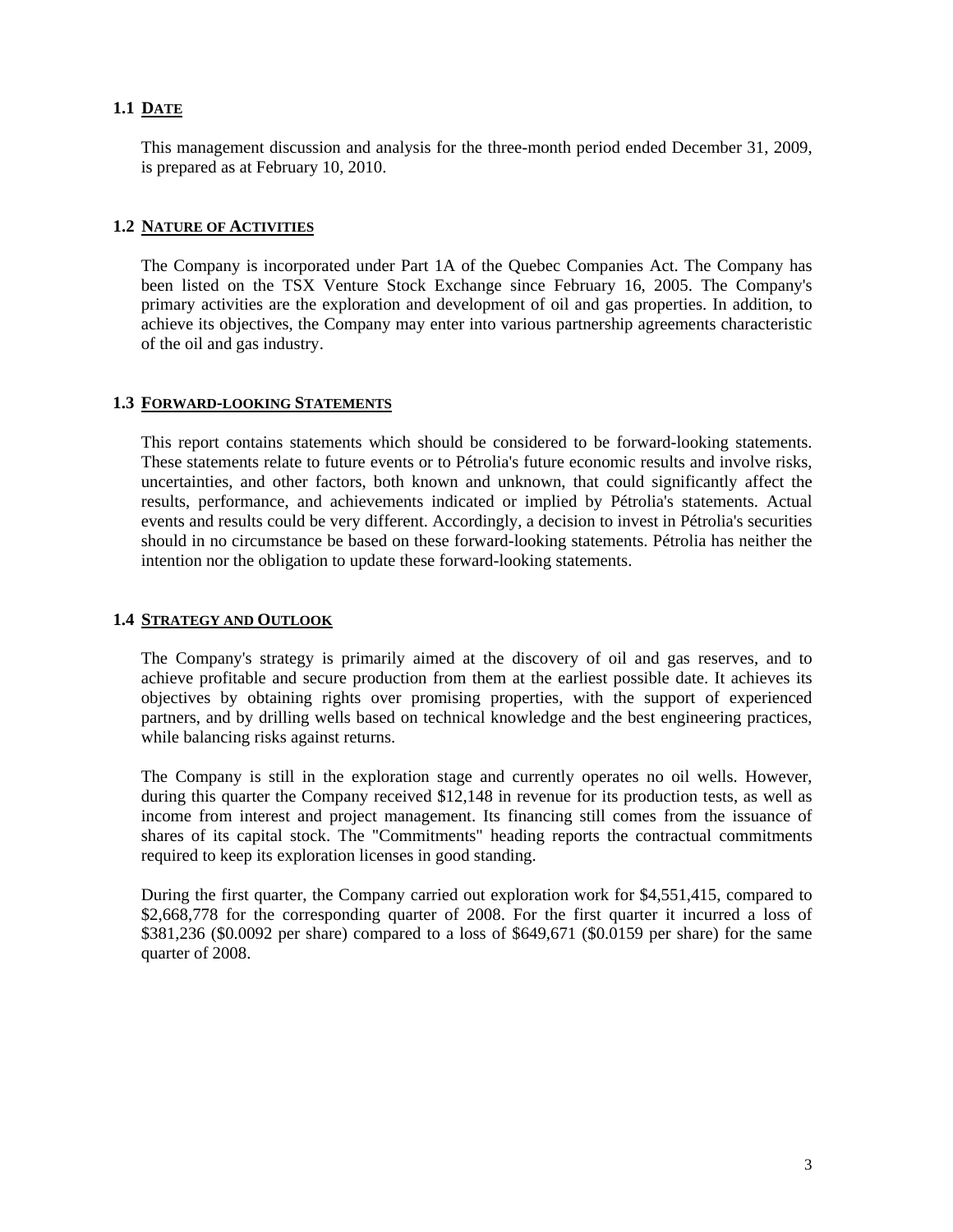# **1.5 EXPLORATION WORK**

During this quarter, two exploration wells were drilled:

- Haldimand No. 2, a confirmation well on the Haldimand deposit,
- Tar Point No. 1, an exploration well on the Tar Point structure.

Finally, the exploration licenses were renewed for all properties.

# **Haldimand Project**

During this quarter, Pétrolia became the operator for the work at Haldimand. Junex and Gastem, sold all or a portion of their interests in the project to the Company. On October 22, the drilling of the Pétrolia-Haldimand No. 2 well was completed, reaching a depth of 1,200 m. It confirmed the presence of light crude in the sandstone of the York River Formation, and established with certainty that this sandstone is fractured. The top of the favorable zone (the York River Formation) was encountered at a depth of 630 m, 225 m higher than in the first well. The drilling also showed that the section dominated by petroleum-saturated sandstones is much thicker (474 m) at this location than in the first hole. No formation water was encountered The Haldimand deposit therefore extends at least one kilometer to the northwest of the discovery well.

The down hole imaging data conclusively demonstrated the presence of abundant open fractures, concentrated in two intervals that are each about 50 m thick. In the light of information obtained from the Haldimand No. 2 well, and considering the presence of open fractures, we suspect that the production potential at Pétrolia-Haldimand No. 1 has been underestimated, inasmuch as two intervals identified as water-bearing probably carry petroleum, and the lack of water in the reservoir renders it suitable for fracture stimulation.

The data obtained during the drilling of Pétrolia-Haldimand No. 2 suggest that it is an unconventional deposit (see Map 1), consisting of a reservoir with low matrix porosity, cut by a network of open fractures. The use of directional drilling and new methods of hydraulic reservoir stimulation are now making feasible profitable production from this type of deposit. The best example is the Bakken oilfield in southern Saskatchewan and the north-central United States, where production is very large in spite of reservoir characteristics that initially appeared unattractive.

In early 2010 a service rig will be mobilized with the objective of putting the two wells into production. Tests will be performed on the most promising sections and hydraulic fracturing operations will be carried out to increase the production capacity from both wells. Studies are under way to identify the most suitable method of fracturing. Production from the two wells on the Haldimand deposit should begin during the spring of 2010.

The work on these two wells should allow Pétrolia to establish regular production, determine the profitability of the accumulation and, as a result, prepare a development plan for the Haldimand oilfield, to include confirmation wells, production wells, and the required surface facilities. This would enable Pétrolia to take a crucial step in its strategic plan by becoming an oil-producing company.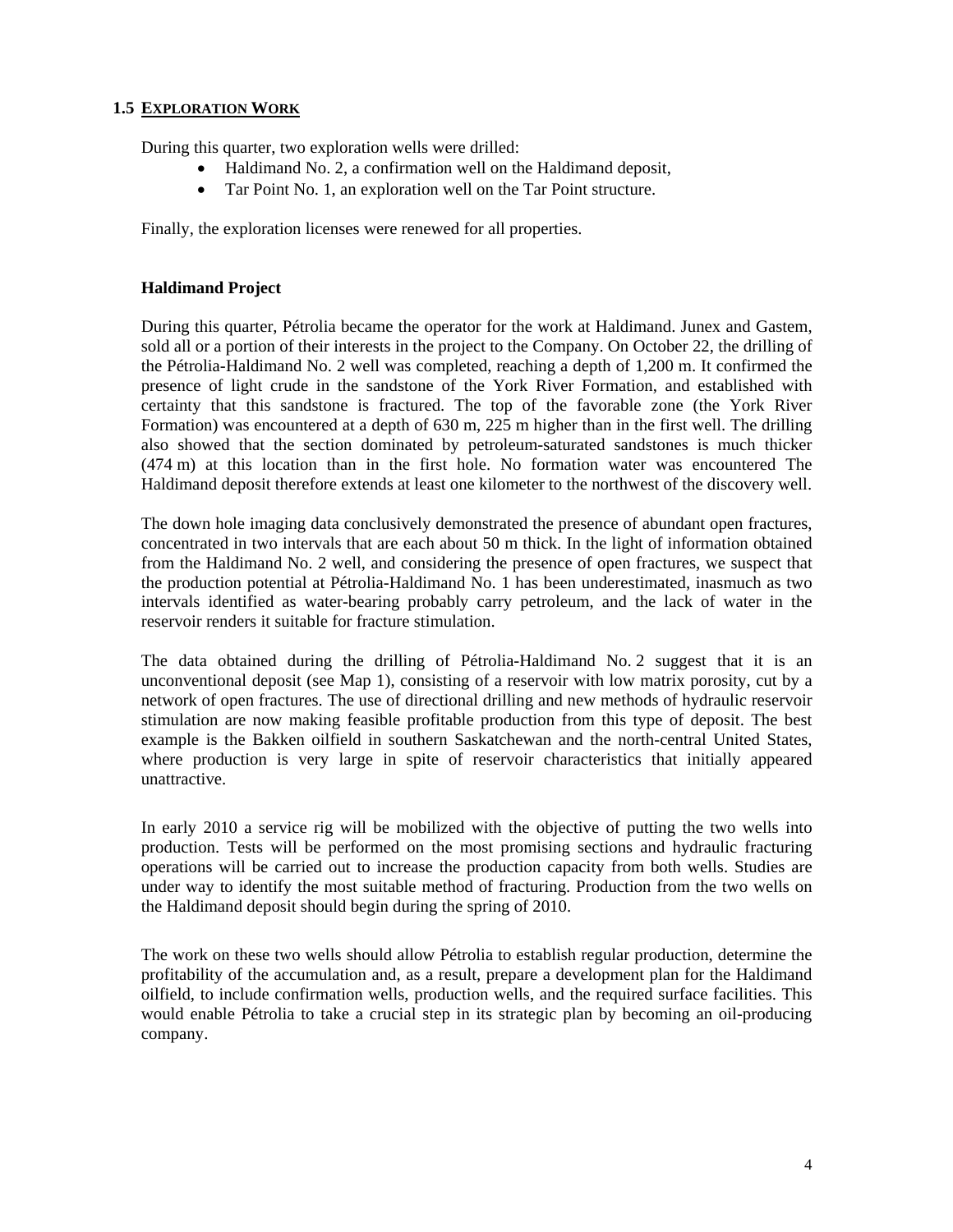| <b>Haldimand: 900 hectares</b>               |                                                                                                                                                                                                                                                                                                                                                                                                                                             |
|----------------------------------------------|---------------------------------------------------------------------------------------------------------------------------------------------------------------------------------------------------------------------------------------------------------------------------------------------------------------------------------------------------------------------------------------------------------------------------------------------|
| <b>Exploration work as at</b><br>December 31 | \$7,523,904                                                                                                                                                                                                                                                                                                                                                                                                                                 |
| <b>Partnership</b>                           | Pétrolia (65%), Junex (35%)<br>On July 30, 2009 Pétrolia became the operator of the<br><b>Haldimand Project</b>                                                                                                                                                                                                                                                                                                                             |
| <b>Achivements</b>                           | Acquisition of seven seismic profiles in 2005, with a<br>total length of 34 km<br>Drilling of the Pétrolia-Haldimand No. 1 well in 2005<br>3-D seismic campaign in 2008, covering 13 km <sup>2</sup><br>Soil-geochemistry survey in 2008<br>Continuing analyses and tests in the Pétrolia-<br>٠<br>Haldimand No. 1 well<br>Gravimetric survey to refine the current models in 2009<br>Drilling of the Pétrolia-Haldimand No. 2 well in 2009 |
| <b>Proposed work</b>                         | Extended production test to confirm the production<br>capacity of the Pétrolia-Haldimand No. 1 well<br>Start of production<br>$\bullet$                                                                                                                                                                                                                                                                                                     |



**Map 1 York River Formation:** A new unconventional play for light oil exploration.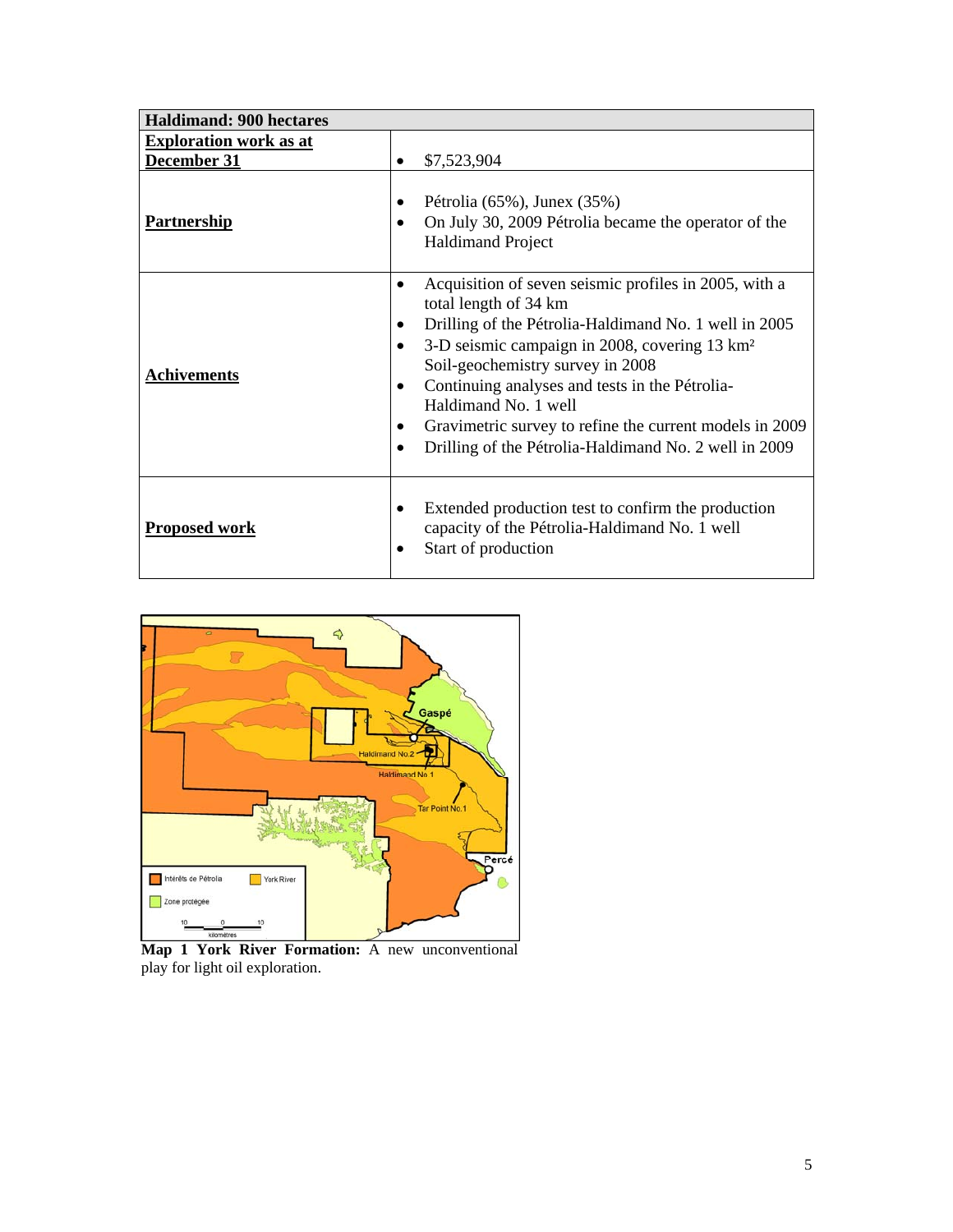# **Tar Point Project**

Following the discovery at Pétrolia-Haldimand No. 1, the Company launched an exploration program aimed at finding additional deposits of Haldimand type. Using its acquired knowledge, in particular from seismic and geochemical surveys, Pétrolia defined a drilling target at Tar Point, a site over which the Company holds a 100% interest. The Tar Point project is part of Pétrolia's strategy of concentrating its resources on the projects with the highest probability of success, and thereby making the Company profitable in the near term.

The Pétrolia-Tar Point No.1 well was spudded on October 23 and completed on December 7, 2009. It reached a final depth of 2,434 m. After drilling through sandstones displaying characteristics similar to those in the Haldimand reservoir sandstones (York River Formation), followed by a thick limestone unit with open, petroleum-saturated fractures, the well reached other sandstones in which oil and gas shows were observed. A drill stem test in the fractured limestones produced a small quantity of light crude and gas on surface, over a flow period of slightly more than one hour. Preliminary analysis indicates that this zone represents a significant discovery of light crude (48°API), with a production potential of about 20 barrels per day, together with some gas. In January and February, this zone will be the subject of a production test aimed at determining the well's production potential, estimating the size of the discovery, and evaluating the possibility of stimulating the reservoir to improve production.

The results obtained from the Pétrolia-Tar Point No. 1 well confirm the high potential for hydrocarbon developments in the Haldimand Corridor. Pétrolia can now extend its exploration work to cover the whole corridor, with excellent chances for success.

| <b>Tar Point</b>                             |           |                                                                                                                                                                                                                                                                                                                                                                                                                                                |
|----------------------------------------------|-----------|------------------------------------------------------------------------------------------------------------------------------------------------------------------------------------------------------------------------------------------------------------------------------------------------------------------------------------------------------------------------------------------------------------------------------------------------|
| <b>Exploration work as at</b><br>December 31 | $\bullet$ | \$3,273,012                                                                                                                                                                                                                                                                                                                                                                                                                                    |
| <b>Achievements</b>                          | $\bullet$ | Soil-geochemistry survey carried out in 2008 (900 samples)<br>In 2008, acquisition of five seismic lines with a total length of<br>57 km, including an offshore portion<br>High-resolution $550 \text{-} \text{km}^2$ airborne magnetic survey in 2008 to<br>extend the government surveys to the East<br>Gravimetric survey leading to a data inversion to define the top<br>of the basement<br>Drilling of the Pétrolia-Tar Point No. 1 well |
| <b>Proposed work</b>                         |           | Production test and assessment                                                                                                                                                                                                                                                                                                                                                                                                                 |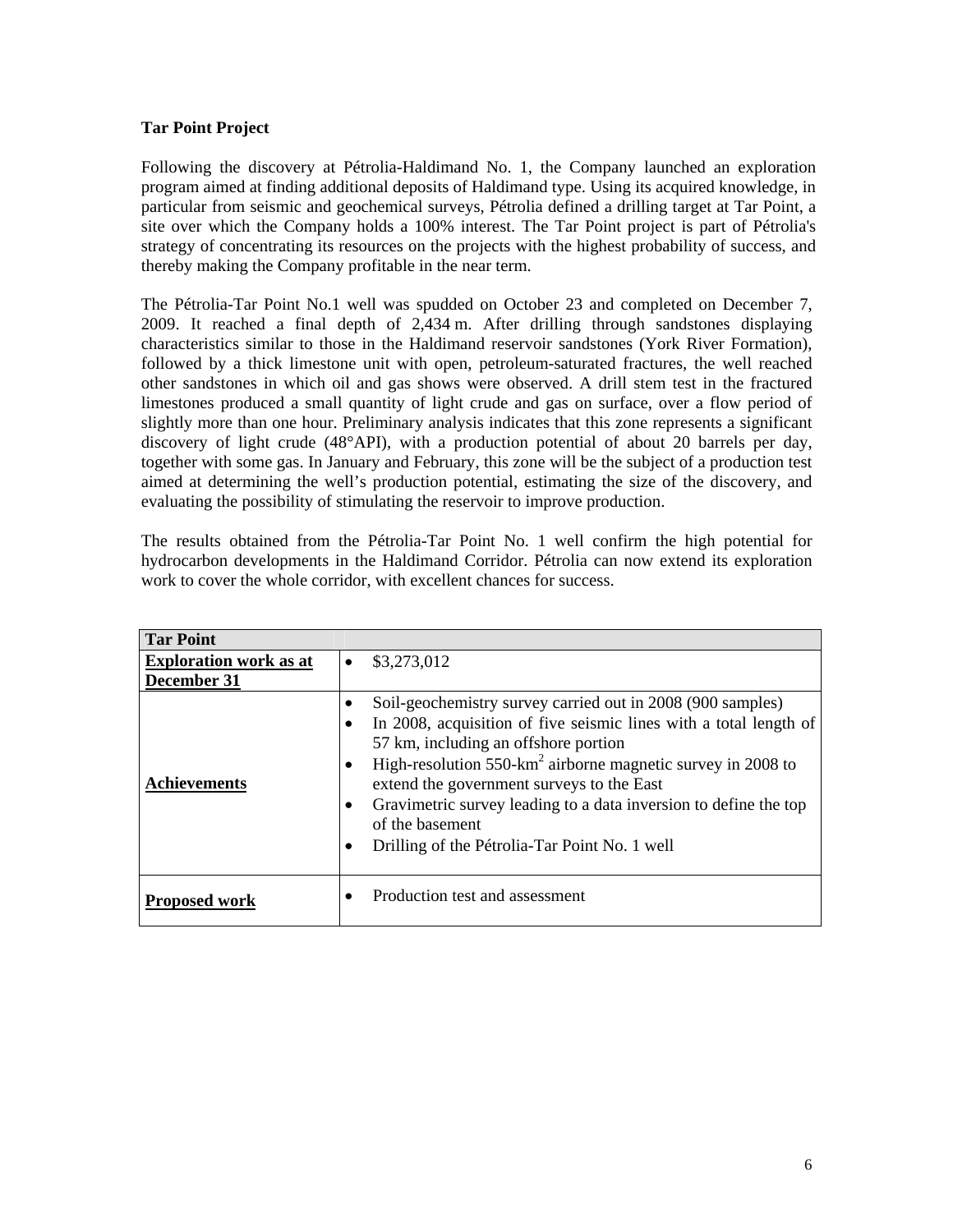# **Bourque Project**

While the Haldimand Corridor offers Pétrolia an opportunity to produce petroleum in the near future, the Bourque project opens the possibility of discovering a very large deposit. The Bourque project is located in the northwest portion of the Gaspé property, 70 km west of the town of Gaspé, on leases that are 100% owned by Pétrolia. The project is the subject of a \$20 M farmout agreement with Pilatus Energy, which allows Pilatus to earn a 70% interest in the project (*Press release of August 5, 2008*). Pilatus has already carried out the first part of the agreement, a 3-D seismic survey, but before August 5, 2011 it must undertake exploration work of about \$4.5 M in order to acquire its first 24% share of interest. The project has reached the drilling stage but Pétrolia must obtain approval from Pilatus Energy before mobilizing a drilling rig and advancing further into this phase of the operation.

Interpretation of the 65 km² 3-D seismic survey acquired in 2008 revealed the presence of a major reef complex in the Siluro-Devonian rocks of this portion of the Gaspé region. Pétrolia and Pilatus Energy have agreed on the location of two drilling sites selected to evaluate separate objectives within the reef complex. The total depth of the intended targets is about 3,000 m. This type of trap can hold considerable quantities of hydrocarbons. It is reminiscent of the Leduc-type reefs in Alberta in which giant oilfields have been discovered—a turning point for oil and gas exploration in Alberta.

The Bourque project illustrates another aspect of Pétrolia's strategy, which consists of forming associations with industry partners with the financial resources and technical abilities needed to invest in this type of higher-cost, higher-risk project. The Bourque project is very important to Pétrolia and its shareholders in view of the size of the discoveries that could be made and of the interest that would be generated regarding Pétrolia's other properties, where similar geologic conditions prevail.

| <b>Bourque: 74,267 hectares</b>              |                                                                                                                                                                                                                                                                                      |  |  |  |
|----------------------------------------------|--------------------------------------------------------------------------------------------------------------------------------------------------------------------------------------------------------------------------------------------------------------------------------------|--|--|--|
| <b>Exploration work as</b><br>at December 31 | \$3,558,275<br>$\bullet$                                                                                                                                                                                                                                                             |  |  |  |
| <b>Partnership</b>                           | Pilatus Energy Canada                                                                                                                                                                                                                                                                |  |  |  |
| <b>Achievements</b>                          | Acquisition and interpretation of vintage seismic data<br>Acquisition of 3-D seismic data (65 km <sup>2</sup> ) in 2008<br>Study of the maturation of organic matter<br>Interpretation and evaluation of the results of the 3-D seismic<br>survey<br>Identification of drill targets |  |  |  |
| <b>Proposed work</b>                         | Planning of a drilling campaign                                                                                                                                                                                                                                                      |  |  |  |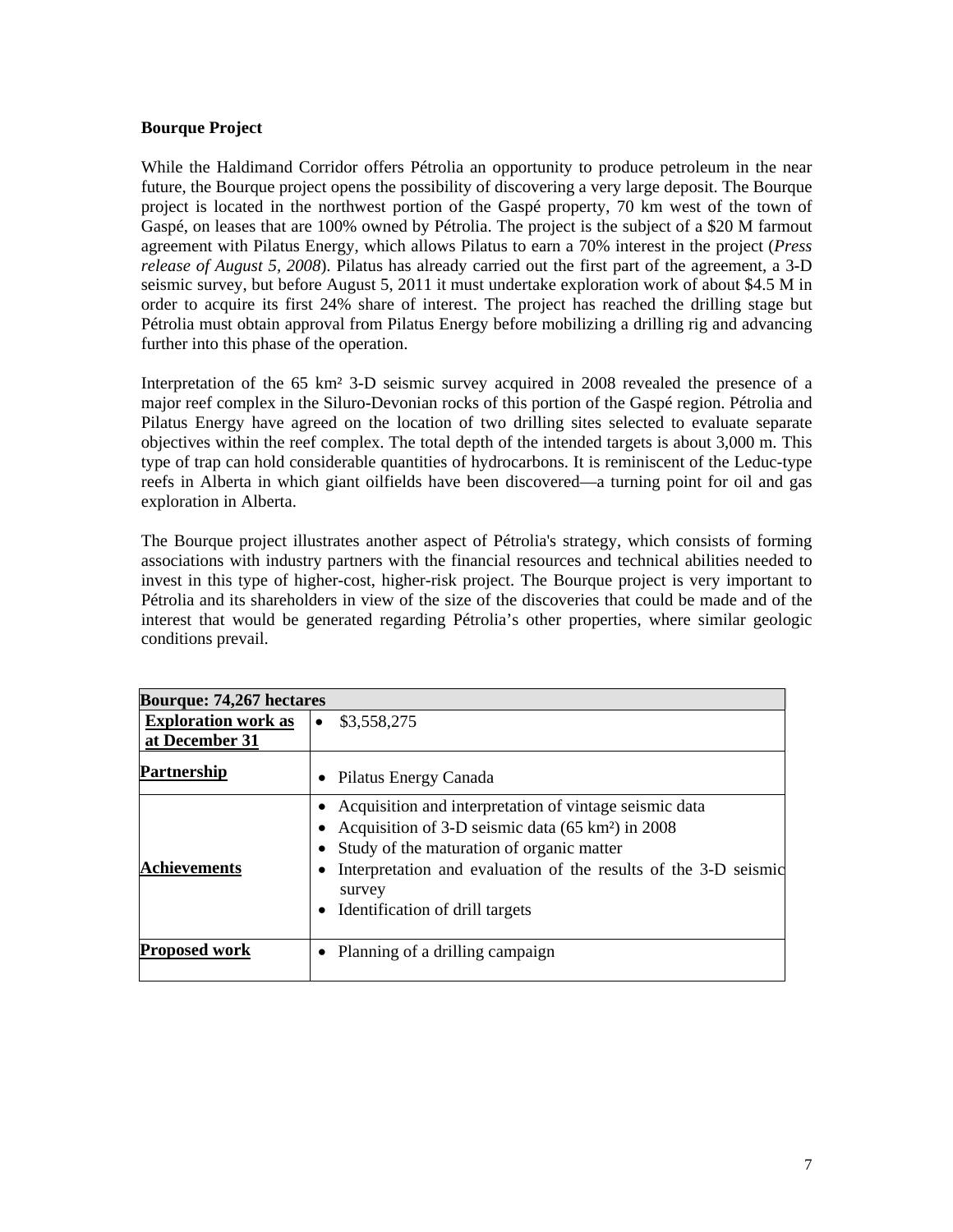# **Dalhousie Project**

Results from the seismic programs carried out on the Dalhousie property in 2008 and 2009 were sufficiently encouraging that Pétrolia is now planning to drill there. The surveys have shown that the area includes several large-scale anticlinal structures that could form potential traps. The seismic data also suggests the presence of a gas/liquid interface in one of these structures, at a depth of 1,400 m.

Northern New Brunswick proves to have more gas than oil potential, the region will still be of interest because, owing to its great size, the target structure could, in the event of a discovery, provide a substantial volume of gas. This gas could supply local companies, and possibly a wider market if the necessary infrastructures were established. However, for a number of political and economic factors which render the project less attractive, Pétrolia has temporarily placed the project on hold, because even a significant discovery would not ensure a profitable project under current conditions. Indeed, the lack of gas pipelines in the region, the weak natural-gas price, and the fact that no local industry is currently ready use natural gas make the project less attractive than those in eastern Gaspé. In addition, the uncertainty concerning the future of NB Power's Belledune and Dalhousie thermal power plants, together with its negotiations with Hydro-Québec, only increase the uncertainty regarding the strategy to adopt for the exploration of this region. Before resuming its exploration work Pétrolia must make sure that the economic conditions are more favorable. Meanwhile, the Company continues to seek partners for the pursuit of exploration activities, including drilling.

| Dalhousie: 68,163 hectares |                                                                                                                                                                                                                                                                                                                                                                                                                                                                                                    |  |  |  |  |
|----------------------------|----------------------------------------------------------------------------------------------------------------------------------------------------------------------------------------------------------------------------------------------------------------------------------------------------------------------------------------------------------------------------------------------------------------------------------------------------------------------------------------------------|--|--|--|--|
| <b>Achievements</b>        | • Leases acquired in 2006 and 2008 (235 km <sup>2</sup> ), 100% owned by<br>Pétrolia<br>A report published by the Geological Survey of Canada in 2005<br>$\bullet$<br>acknowledged the region's oil and gas potential<br>Acquisition of a gravimetric survey in 2008<br>Three-dimensional (3-D) modelling of the potential field data<br>٠<br>shows the extent of the target structure<br>Acquisition of 2-D reconnaissance seismic profiles in 2008, over a<br>$\bullet$<br>total length of 39 km |  |  |  |  |
| <b>Proposed work</b>       |                                                                                                                                                                                                                                                                                                                                                                                                                                                                                                    |  |  |  |  |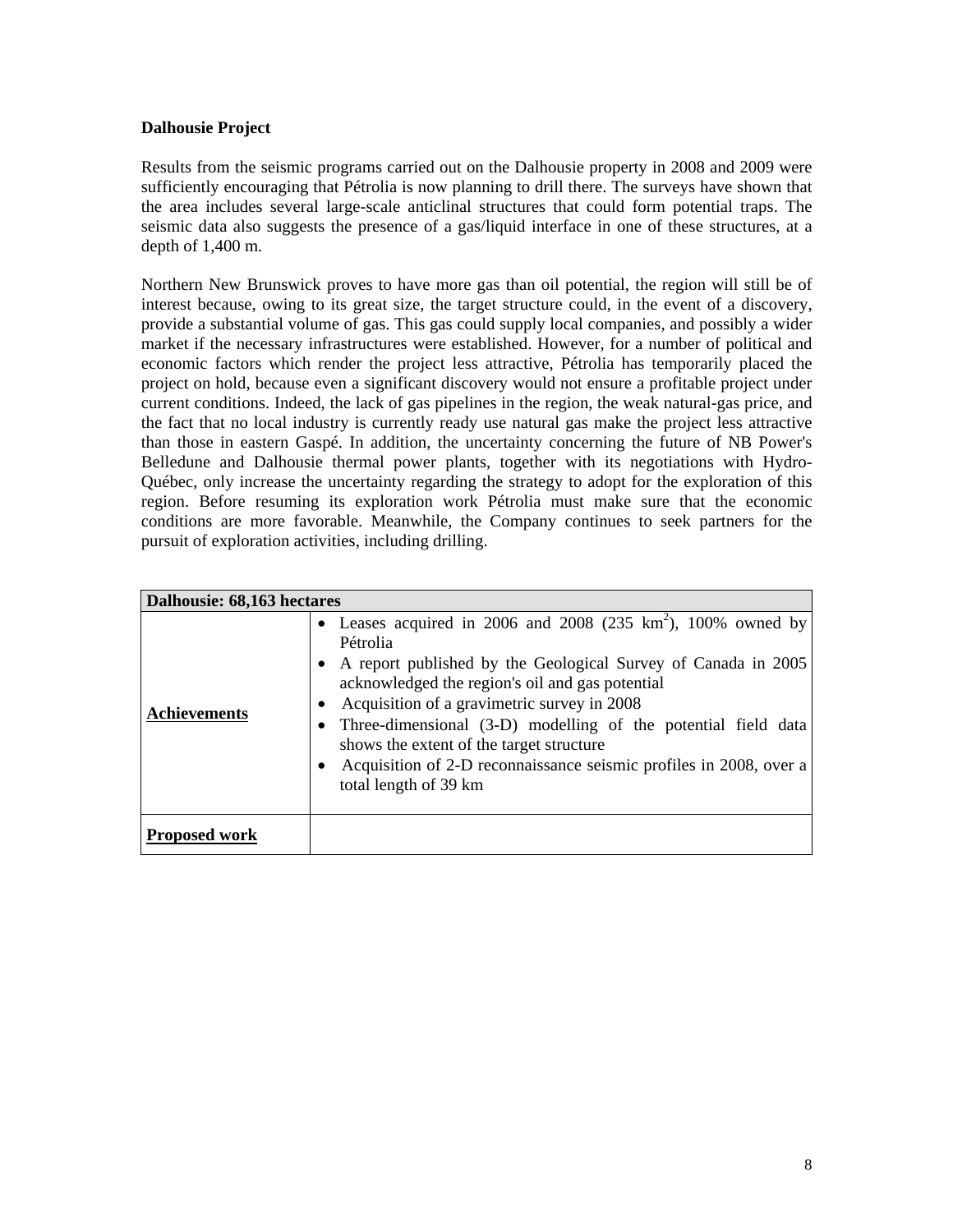### **Other Properties**

Since Pétrolia's resources have been almost exclusively directed towards drilling work at Pétrolia-Haldimand No. 2 and Pétrolia-Tar Point No. 1, the Company has considerably reduced its activities on other properties. The following is a brief summary of work during the quarter running from October to December 2009.

On Anticosti Island, unfavorable economic conditions convinced the partners to postpone the drilling program scheduled for 2009 until a later date. However, interpretation of seismic surveys and the 2008 geochemical survey continued in 2009, and this work confirmed the Island's very high potential for hydrocarbons. A number of targets were identified and Pétrolia is ready to begin drilling as soon as the conditions are favorable.

Regarding the Gaspésia, Edgar, Marcel-Tremblay, and Gastonguay properties, thermalmaturation studies have shown that a broad area of these properties is favorable for the preservation of natural gas, and that a small portion is favorable for the preservation of petroleum. In 2008, Pétrolia devoted much effort to the interpretation of the seismic data acquired over these properties. In addition, a regional geochemical survey was carried out in 2008 to examine the structures most likely to contain hydrocarbons. Integration of the seismic and geochemical results has identified drilling targets, but additional seismic surveys will be required to locate them more precisely. For the time being Pétrolia is more focused on its petroleum potential. However, it is always on the lookout for partners for a gas-exploration venture in the Gaspé region.

### **1.6 RESULTS AND CASH POSITION**

During the first quarter, the Company's revenues were composed of interest income of \$4,843 from short-term investments, compared to \$63,778 for the same quarter in 2008, and project management income of \$1,781. Income in 2008 including interest from short-term investments and interest from accounts receivable from a partner as a result of an agreement signed during this quarter. Pétrolia received \$12,148 during the quarter for the sale of oil produced during production tests.

As at December 31, 2009, the Company had cash and cash equivalents of \$7,726,354, an increase of \$2,893,270 since September 30, 2009. This change is primarily explained by the issuance of 7,985,568 common shares in exchange for a net consideration of \$6,752,941 in cash, and \$4,148,388 in exploration work.

As at December 31, 2009, working capital was positive at \$8,574,241 which will allow the Company to continue its exploration projects.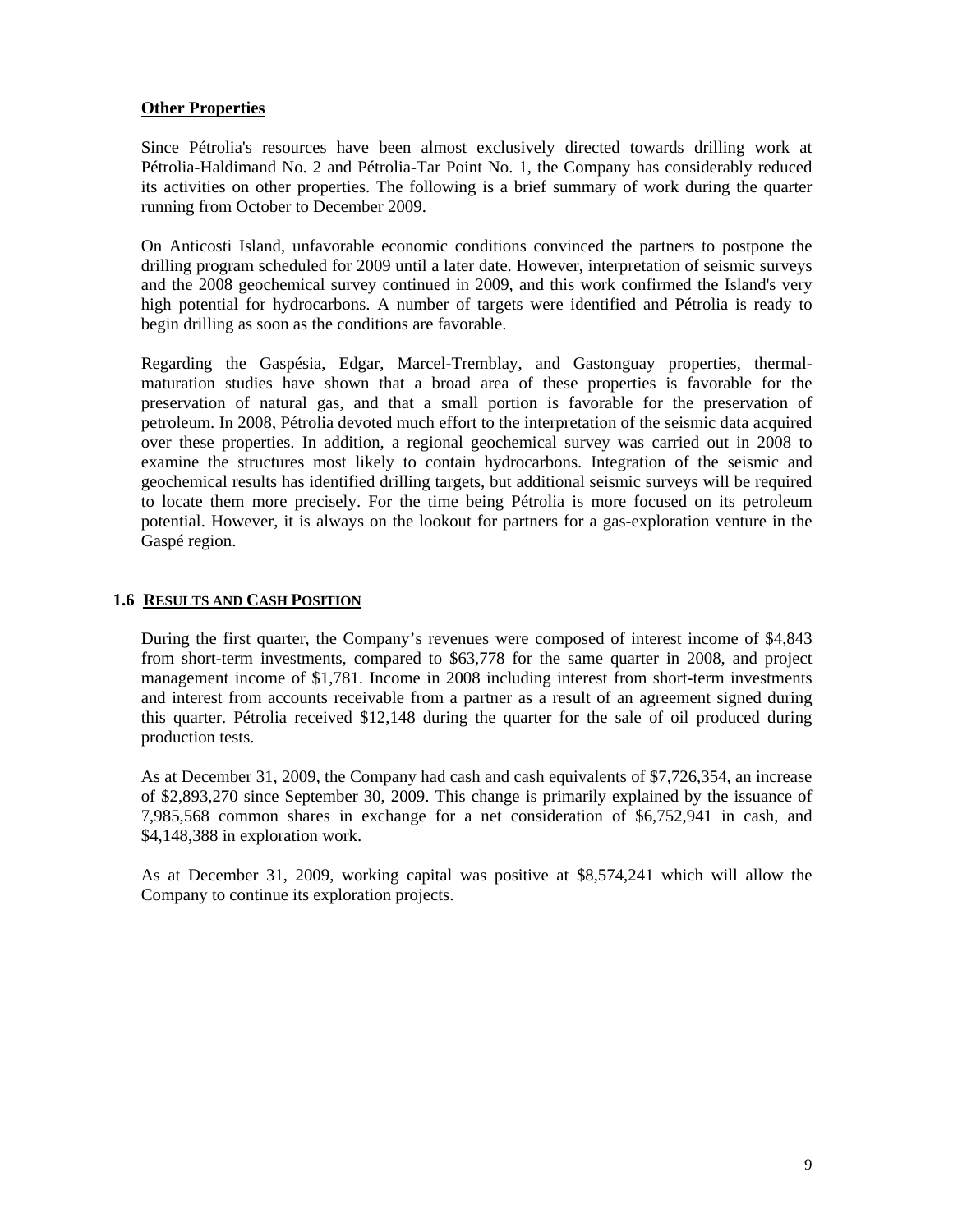### **1.7 COMMITMENTS**

Pétrolia has made a commitment to its investors to carry out \$3,452,533 in exploration work before January 1, 2011.

Under the terms of exploration leases granted by Quebec's Ministry of Natural Resources and Wildlife and New Brunswick's Ministry of Natural Resources, the balance of the fees that the Company has agreed to pay to them is \$862,443 by 2014. In addition, the Company must perform work on its properties in Quebec on a yearly basis, with minimum costs varying according to the age of the leases; therefore, they correspond to \$0.50 per hectare for the first year of the lease and increase annually by \$0.50, ultimately reaching \$2.50 per hectare beginning with the fifth year. The minimum amount of work required by Quebec and New Brunswick, net of exploration work already performed, is \$0 in 2010, \$1,233,749 in 2011, \$2,127,465 in 2012 and \$2,056,247 in 2013.

#### **1.8 ANALYSIS OF GENERAL AND ADMINISTRATIVE EXPENSES**

General and administrative expenses for the quarter total \$303,408, compared to \$222,491 in 2008. The difference of \$80,917 between the first quarter of 2009 and that of 2008 is primarily due to board of directors compensation and professional services related to the hiring of personnel.

|                                         | 2009            |                  |            | 2008         |                 |                  |           |              |
|-----------------------------------------|-----------------|------------------|------------|--------------|-----------------|------------------|-----------|--------------|
|                                         | <b>December</b> | <b>September</b> | June       | <b>March</b> | <b>December</b> | <b>September</b> | June      | <b>March</b> |
|                                         | \$              | \$               | \$         | \$           | \$              | \$               | \$        | \$           |
| Revenue                                 | 6,224           | 46,759           | 66,186     | 27,921       | 63,778          | 129,439          | 44,908    | 337,479      |
| Net earnings<br>(net loss)              | (391, 266)      | 386,447          | (135, 103) | (456, 584)   | (649, 671)      | (2,193,065)      | 1,487,502 | (107,581)    |
| Net earnings<br>(net loss) per<br>share |                 |                  |            |              |                 |                  |           |              |
| <b>Basic</b>                            | (0.0094)        | 0.0095           | (0.0033)   | (0.0112)     | (0.0159)        | (0.0623)         | 0.0448    | (0.0035)     |
| Diluted                                 | (0.0094)        | 0.0073           | (0.0033)   | (0.0112)     | (0.0159)        | (0.0623)         | 0.0399    | (0.0035)     |

### **1.9 SUMMARY OF QUARTERLY RESULTS**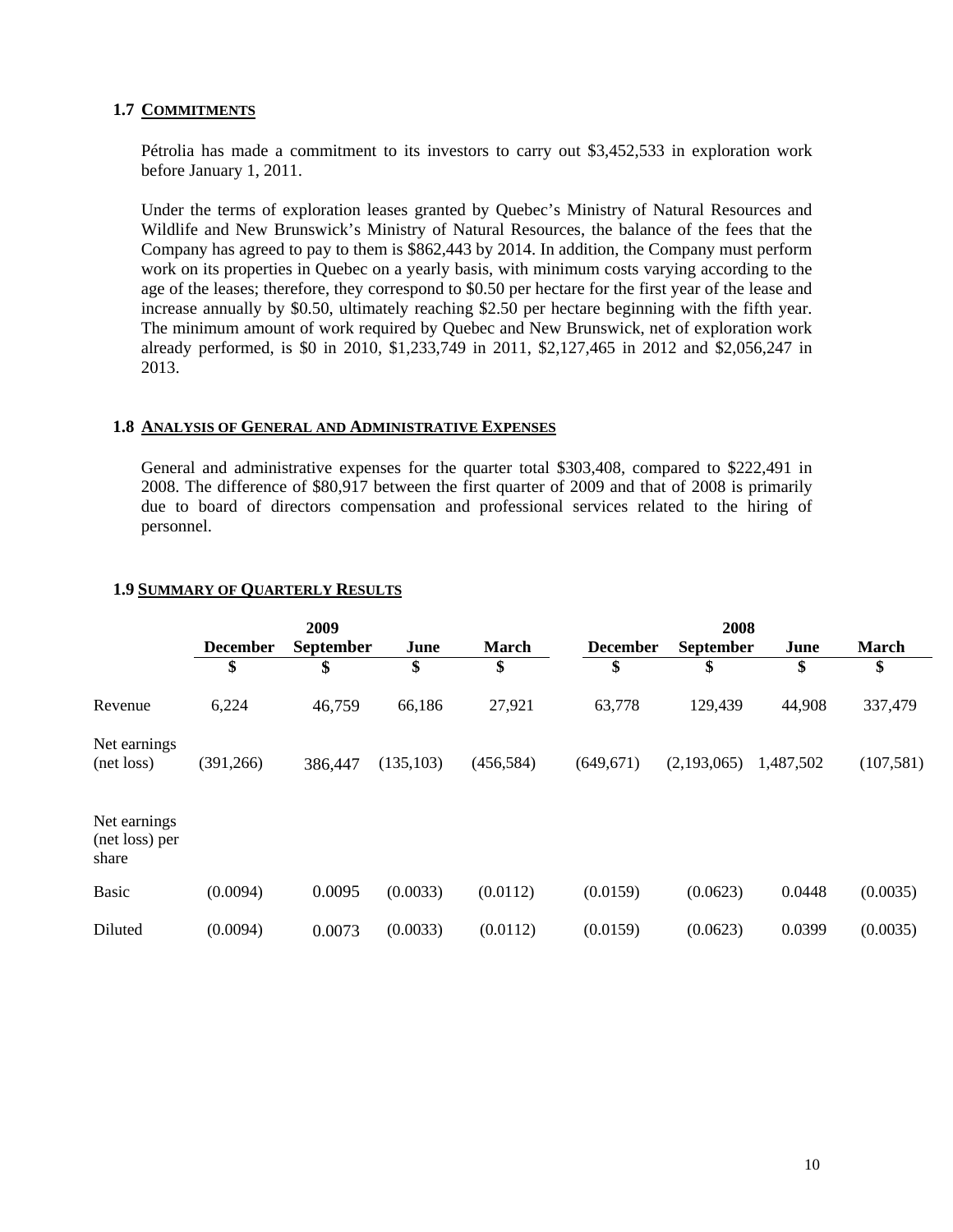The revenue consists mainly of interest earned for each of the quarters. General and administrative expenses are relatively stable from one quarter to another. The main changes in quarterly losses or profits are explained as follows:

| $2008 - June$      | Unrealized gain of \$1,590,000 on a long-term investment recorded.                                                                                                                                               |
|--------------------|------------------------------------------------------------------------------------------------------------------------------------------------------------------------------------------------------------------|
| $2008 - September$ | Stock-based compensation of \$461,325 and an unrealized loss of \$1,380,000 on<br>an investment recorded.                                                                                                        |
| $2009 - March$     | Capital tax of $$164,124$ for fiscal years 2006, 2007, and 2008, which the<br>Company disputed through a notice of objection to Revenu Québec, and an<br>unrealized loss of \$180,000 on an investment recorded. |
| $2009 - September$ | Unrealized gain of \$200,000 on the investment and future income taxes of<br>\$542,000 recorded.                                                                                                                 |

#### **1.10 RELATED-PARTY TRANSACTIONS**

During the quarter, a company (Gestion LesTrois Inc.) in which one of Pétrolia's directors holds a minority interest billed the Company for rent for a location in the amount of \$2,142 (2008 – \$1,428).

During the quarter, another company (Géominex Inc.) in which one of Pétrolia's directors holds a minority interest billed the Company for exploration expenses in the amount of \$41,332 (2008 – \$30,438). As at December 31, 2009, \$23,624 is receivable from these companies (2008 – balance due \$108,765).

The Company shares certain administrative expenses with Ressources Appalaches Inc., a company that has the same chief executive officer. It billed the Company for the following expenses for the first quarter:

|                              | 2009<br>S | 2008   |
|------------------------------|-----------|--------|
| Salaries and fringe benefits | 28,544    | 86,899 |
| Office supplies              | 900       | 900    |
| Telecommunications           | 1.504     | 667    |

The sum of \$17,190 is due to this company as at December 31, 2009 (2008 – \$31,884).

Transactions were carried out with a company (Seisserv Inc.) whose majority shareholder is a Pétrolia director. The exploration expenses billed to the Company for the quarter are \$4,313 (2008 – \$30,438). As at December 31, 2009, \$2,249 is due (2008 – \$0).

These operations occurred in the normal course of business and at the fair exchange value, which is the amount of the established consideration accepted by the related parties.

# **1.11 ACCOUNTING POLICIES**

Readers are asked to refer to Note 3 in the annual financial statements of September 30, 2009, for a detailed description of the changes to accounting policies.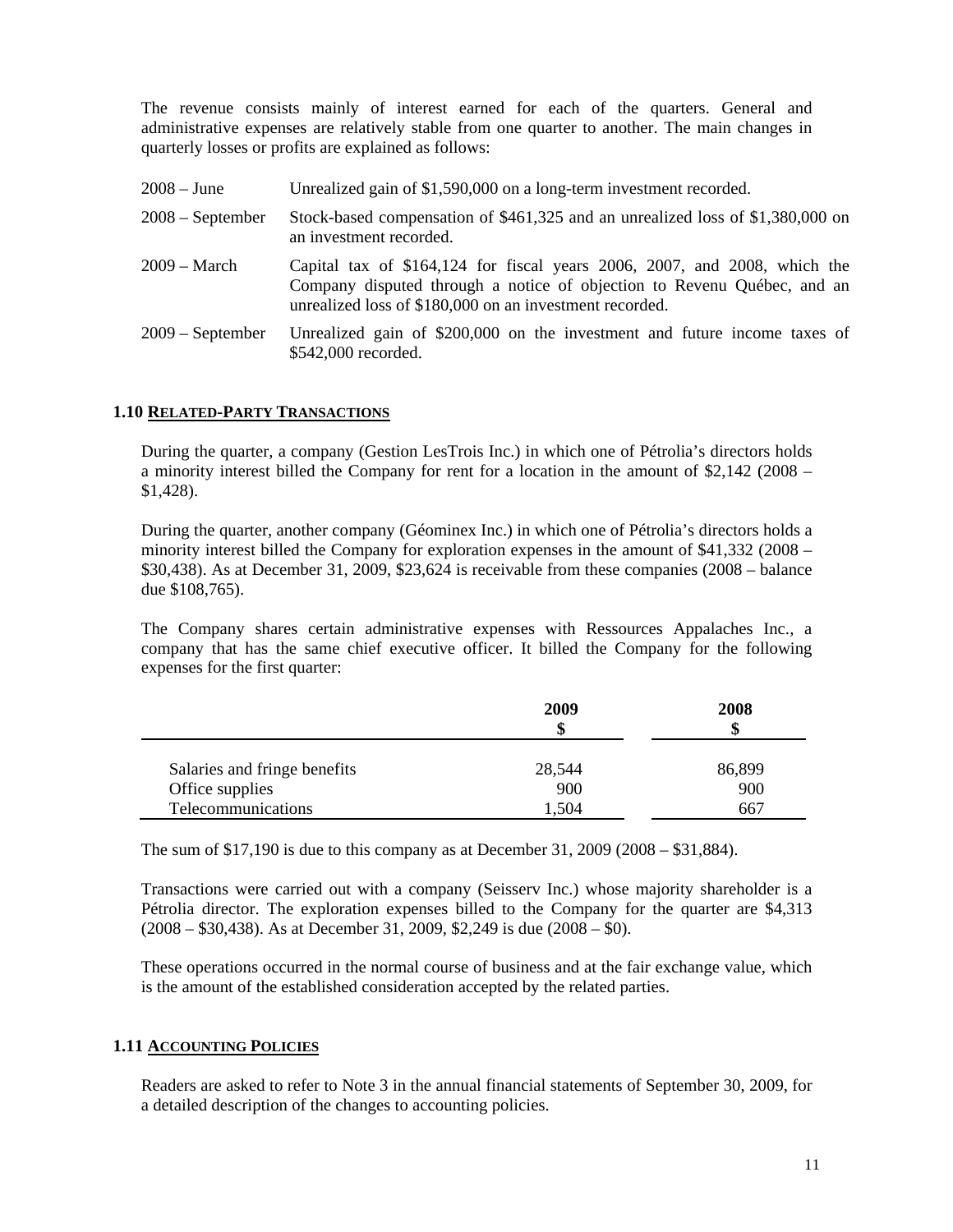#### **1.12 NEW ACCOUNTING STANDARDS**

The Company has not adopted any new standards during the first quarter.

### **1.13 FUTURE ACCOUNTING STANDARD**

#### *International Financial Reporting Standards*

The CICA Accounting Standards Board (AcSB) has adopted a strategic plan to converge with the International Financial Reporting Standards (IFRS) for companies having public accountability obligations. As the AcSB confirmed on February 13, 2008, the conversion requires companies that have public accountability obligations to adopt the IFRS fully in 2011. The transition to the IFRS will apply to interim and annual financial statements for fiscal years opened on or after January 1, 2011. The Company will switch to the new standards according to the schedules established by these new rules and will closely monitor all changes resulting from this convergence.

Its conversion project will be carried out in four stages: initial assessment, detailed assessment, design, and implementation. During fiscal year 2008, the Company began the first stage, the initial assessment, which involves analyzing the main differences existing between GAAP and IFRS, as well as an examination of the possible options with regard to adoption.

The Company has begun the execution of the detailed evaluation and design stages. Starting in fiscal year 2009, more specifically in the detailed assessment stage, the Company began assessing the impacts of the IFRS on accounting and financial reporting on systems and processes, business, employees, and others. This stage will determine the consequences of the change. Then, during the design stage, the Company will start the review of the accounting processes and systems that will be affected by the differences identified through analyses performed during the previous stages.

Finally, the implementation, planned for fiscal year 2011, will involve establishing the changes in policies, procedures, and practices as well as in IT systems.

### **1.14 FINANCIAL INSTRUMENTS**

#### *Credit Risk*

Financial instruments that potentially subject the Company to credit risk consist primarily of cash and cash equivalents and accounts receivable. The Company's cash and cash equivalents are held with or issued by first-class financial institutions. Receivables mostly represent sums due from the federal and provincial government and from partners. Therefore, Management considers the risk of non-performance on these instruments to be very minimal.

### *Liquidity Risk*

Liquidity risks are the risks that the Company would be unable to cope with its financial obligations at the required times or could only do so at excessive cost. The Company finances its growth through the issuance of shares. One of Management's main financial objectives is to maintain an optimal level of liquidities by actively managing the exploration work to be performed.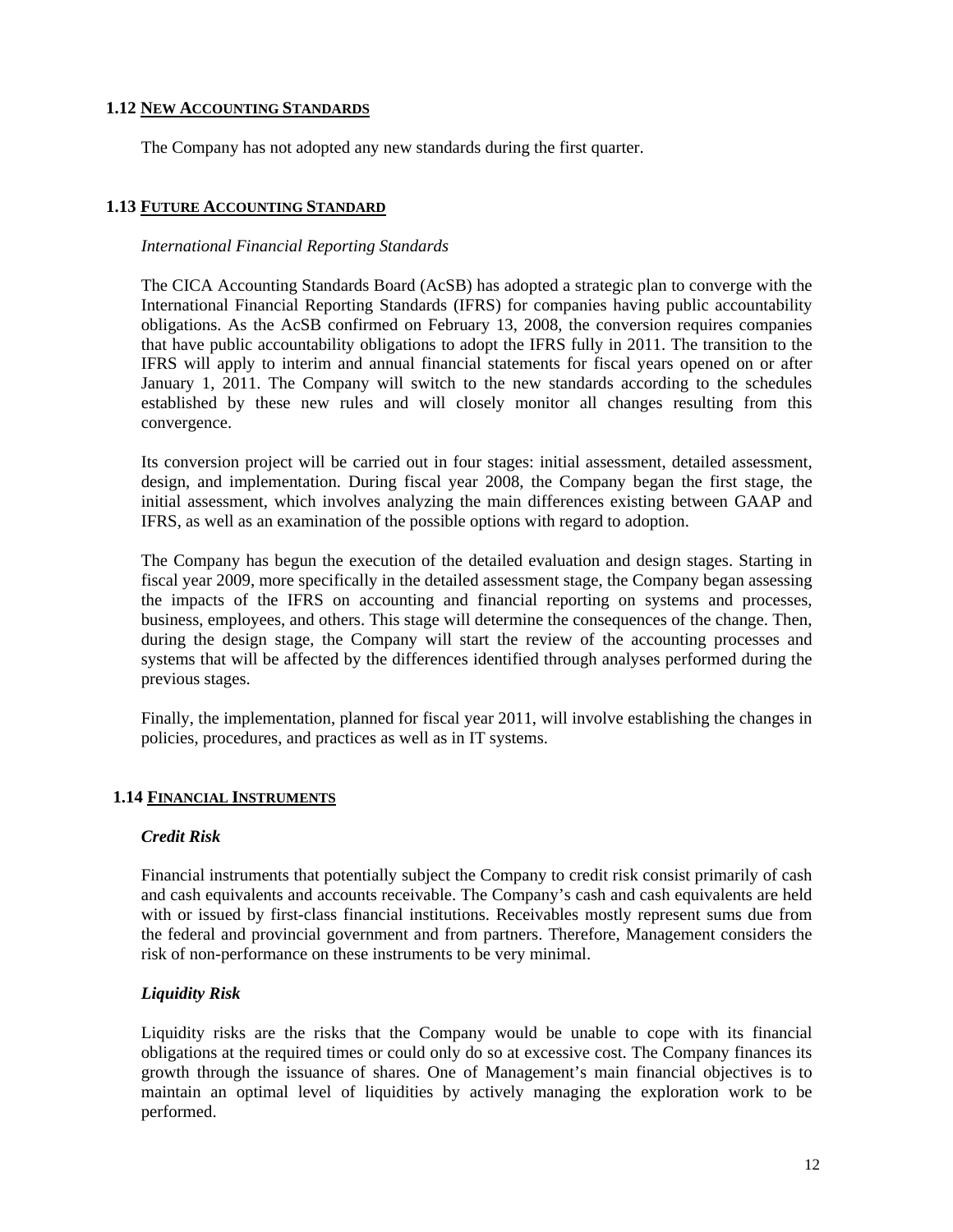The oil and gas properties held by the Company are in the exploration stage. The Company's long-term profitability is partially linked to the costs and the success of the exploration and subsequent development programs, which may also be influenced by various factors.

Among these, factors to be considered include environmental regulations, features of possible oil and gas accumulations, i.e., the quality and quantity of the resources, as well as development costs for a production infrastructure, financing costs, price of oil, and the competitive nature of the industry.

Significant investments are necessary to complete the exploration and reserve development programs. In the absence of cash flows generated by oil and gas operations, the Company depends on capital markets to finance its exploration and development activities. Market conditions and other unforeseeable events could have an impact on the Company's ability to raise the funds required for its development.

### *Market Risk*

Market risk is the risk that the fair value of the investment held for trading would fluctuate due to market price variations.

### **1.15 ADDITIONAL INFORMATION**

# a) Supplemental documents

Certain supplemental documents, including prior management reports and press releases, are available online at **www.sedar.com** in the documents section or on Pétrolia's Web site at: **www.petroliagaz.com**.

### b) Rule 51-102 Section 5.3

The deferred exploration expenses for the three-month period ended December 31, 2009, are detailed as follows:

|                         | Geology | Geophysical<br>surveys | <b>Drilling</b> | <b>Supervision</b>       | <b>Total</b> |
|-------------------------|---------|------------------------|-----------------|--------------------------|--------------|
|                         | \$      | \$                     | \$              | \$                       | \$           |
| Anticosti               | 11,396  |                        |                 |                          | 11,396       |
| Gastonguay              | 2,880   |                        |                 |                          | 2,880        |
|                         |         |                        |                 |                          |              |
| Gaspésia-Edgar-Marcel   |         |                        |                 |                          |              |
| Tremblay                | 4,160   | 1,205                  |                 |                          | 5,365        |
| Gaspé                   | 3,252   | 1,206                  | 87              | 8,690                    | 13,235       |
| Gaspé Bourque project   | 52      | 67,856                 | 126,136         |                          | 194,044      |
| Gaspé Haldimand         |         |                        |                 |                          |              |
| project                 | 10,689  | 22,899                 | 1,176,712       |                          | 1,210,300    |
| Gaspé Tar Point project | 56,453  | 989                    | 3,038,430       | $\overline{\phantom{a}}$ | 3,095,872    |
| Dalhousie               |         |                        |                 |                          |              |
| (New Brunswick)         | 15,731  | 2,332                  | 260             |                          | 18,323       |
|                         | 104,613 | 96,487                 | 4,341,625       | 8,690                    | 4,555,415    |